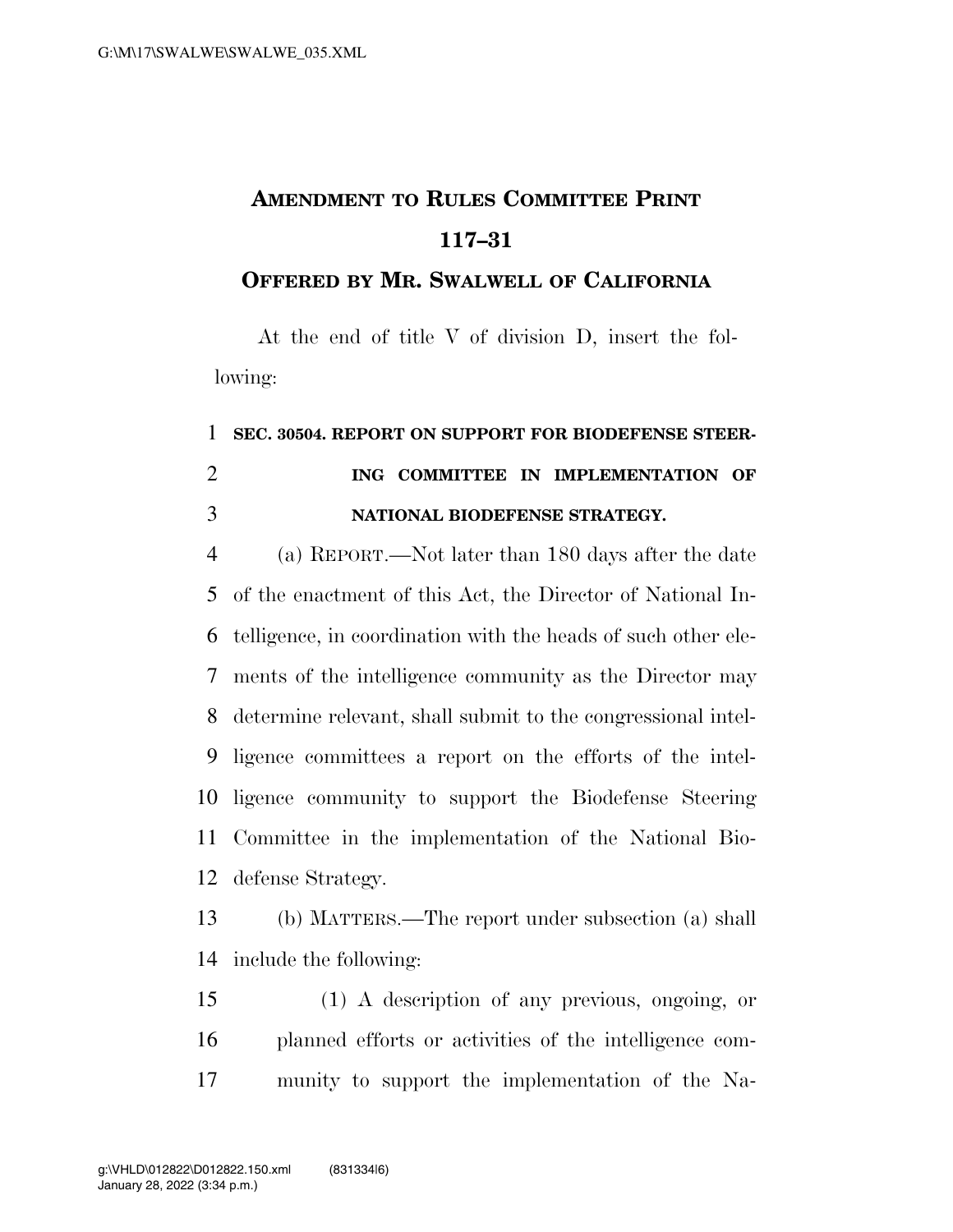tional Biodefense Strategy by the Biodefense Steer-2 ing Committee.

 (2) An inventory and assessment of any exist- ing strategy, plan, or policy of the intelligence com- munity, or interagency agreement entered into by the intelligence community, that relates to the provi- sion of support to the Biodefense Steering Com- mittee, including for the implementation of the Na-tional Biodefense Strategy.

 (3) A description of assessed opportunities for the intelligence community to further enhance the capabilities and effectiveness of the Biodefense Steering Committee with respect to the implementa-tion of the National Biodefense Strategy.

 (4) An assessment of foreign biological threats emanating from the territory of, or sponsored by, a covered country.

 (c) FORM.—The report under subsection (a) may be submitted in classified form.

20 (d) DEFINITIONS.—In this section:

 (1) BIODEFENSE.—The term ''biodefense'' in- cludes actions to counter biological threats, reduce risks relating to biolgoical threats, and prepare for, respond to, and recover from, biological incidents.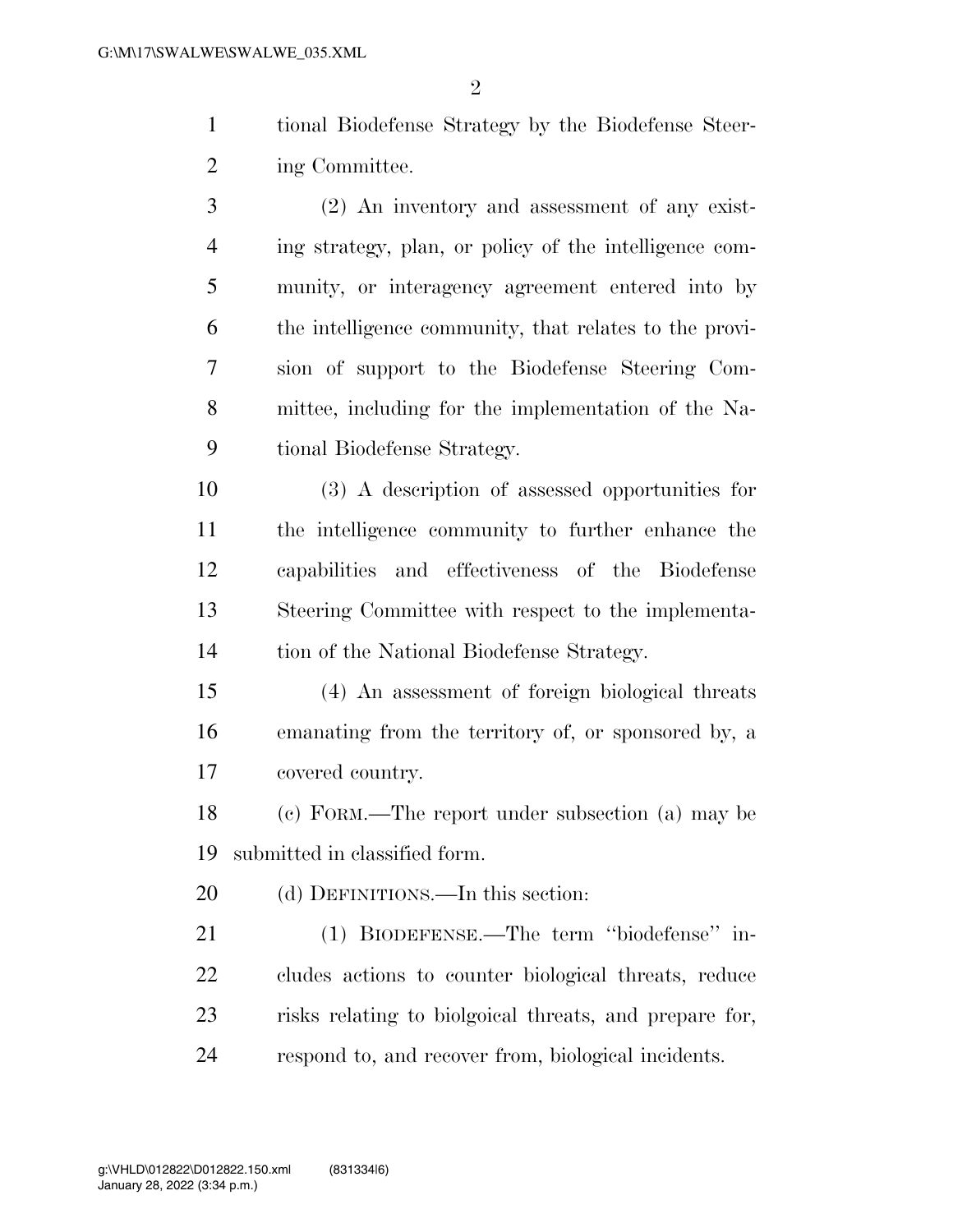(2) BIODEFENSE STEERING COMMITTEE.—The term ''Biodefense Steering Committee'' means the committee established pursuant to the presidential memorandum issued on September 18, 2018, and ti- tled ''Presidential Memorandum on the Support for National Biodefense'', or any successor to such com- mittee. (3) BIOLOGICAL THREAT.—The term ''biologi- cal threat'' includes biological warfare, bioterrorism, naturally occurring infectious diseases, and acci- dental exposures. (4) CONGRESSIONAL INTELLIGENCE COMMIT-

 TEES; INTELLIGENCE COMMUNITY.—The terms ''congressional intelligence committees'' and ''intel- ligence community'' have the meanings given those terms in section 3 of the National Security Act of 17 1947 (50 U.S.C. 3003).

 (5) COVERED COUNTRY.—The term ''covered country'' means—

- 20 (A) the People's Republic of China;
- 21 (B) the Russian Federation;
- 22 (C) the Islamic Republic of Iran;

 (D) the Democratic People's Republic of Korea;